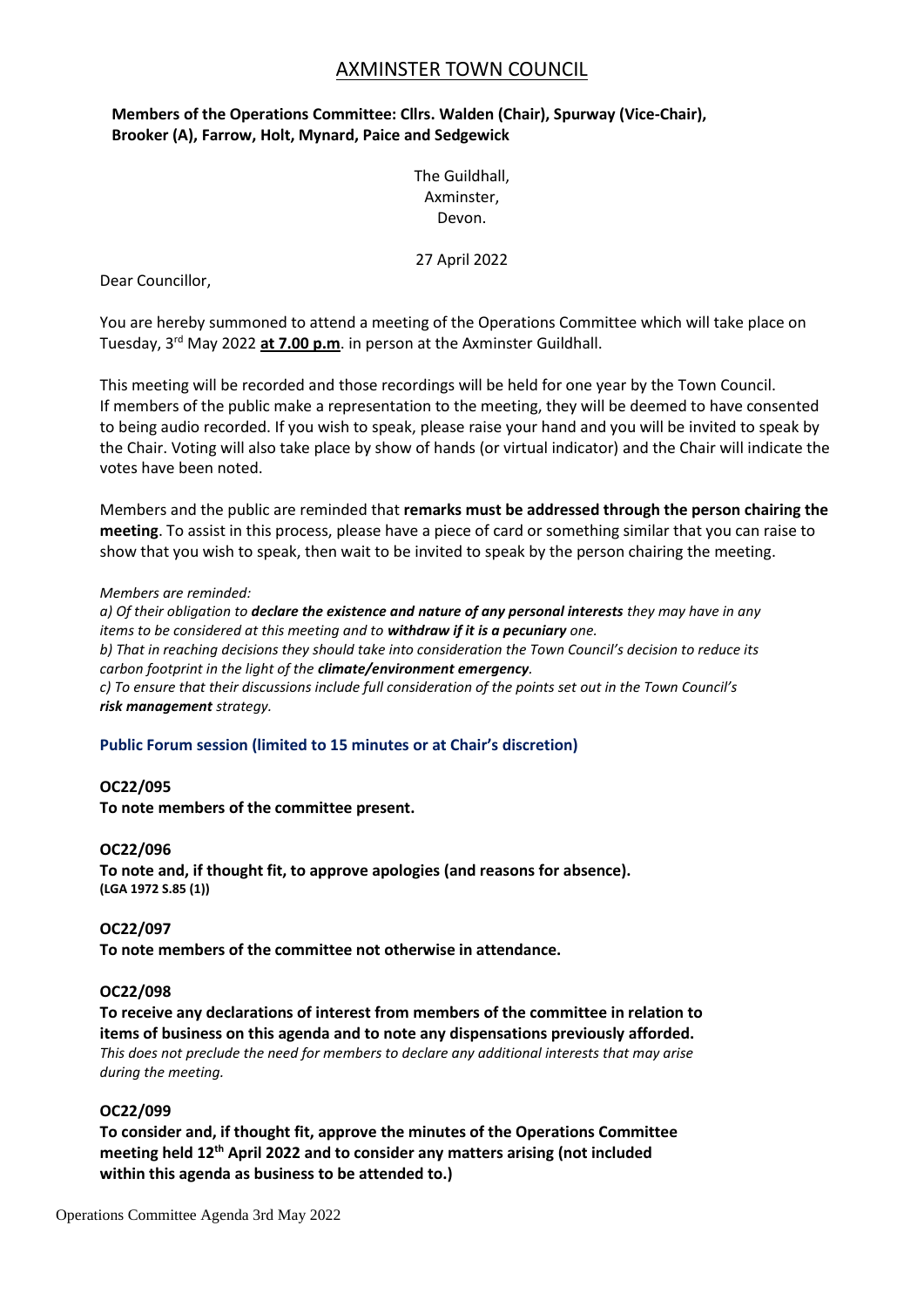## **OC22/100**

**To consider any matters arising (not included within this agenda as business to be attended to) from the meeting of the 12th April and to receive progress report from Clerk:**

## **OC22/101**

**To consider any matters listed on this agenda that Councillors consider should be dealt with as confidential business as per the provisions of The Public Bodies (Admission to Meetings) Act 1960.**

# **Operations Committee business to be considered:**

## **OC22/102**

## **To consider matters pertaining to the Guildhall building (and curtilage):**

*There are 4 matters to be considered as a matter of some urgency, all of which are detailed below as confidential business (Part Two) in light of the commercially sensitive nature of the business to be considered as listed on this agenda)*

## **OC22/103**

## **To consider matters pertaining to the Old Courthouse (OCH) Complex:**

i) To consider proposal that 3<sup>rd</sup> party gardening contract be extended throughout the summer for an initial two hours per week to maintain and improve the garden amenity for residents and visitors. *There are 3 further matters to be considered, all of which are detailed below as confidential business (Part Two) in light of the commercially sensitive nature of the business to be considered as listed on this agenda)*

## **OC22/104**

## **Update on Section 106 projects ongoing:**

i) Proposed Jubilee Field climbing wall – to receive update from Clerk.

## **OC22/105**

## **To consider matters pertaining Town Centre development and regeneration:**

i) Town Centre Signage Project to include consideration of:

- a) Update on Gateway/Welcome signage improvements/replacements.
- b) Update on design and style criteria for town centre signage project in light of

EDDC Conservation officer correspondence.

## **OC22/106**

## **To consider matters pertaining to the Jubilee Field Open Space amenity:**

i) To consider arrangements for ongoing inspection and maintenance of play equipment.

iii) To consider offer of tree donations from local community group as part of "Queen's Canopy" national scheme; members to consider and agree whether such a donation should be accepted.

## **OC22/107**

## **To consider matters pertaining to the Town Cemetery:**

i) To consider suggestion that the redundant tap (and drain) at the Cemetery entrance be capped off on safety grounds.

ii) To consider request from funeral directors for vehicle access improvements adjacent to Z section. iii) To consider suggestion that the eastern section of the "future" cemetery field be repurposed with appropriate hard-standing etc to enable storage of waste, amenity and materials away from the former "bonfire field" and to consider the future use of that latter area for future interments.

## *Continued overleaf*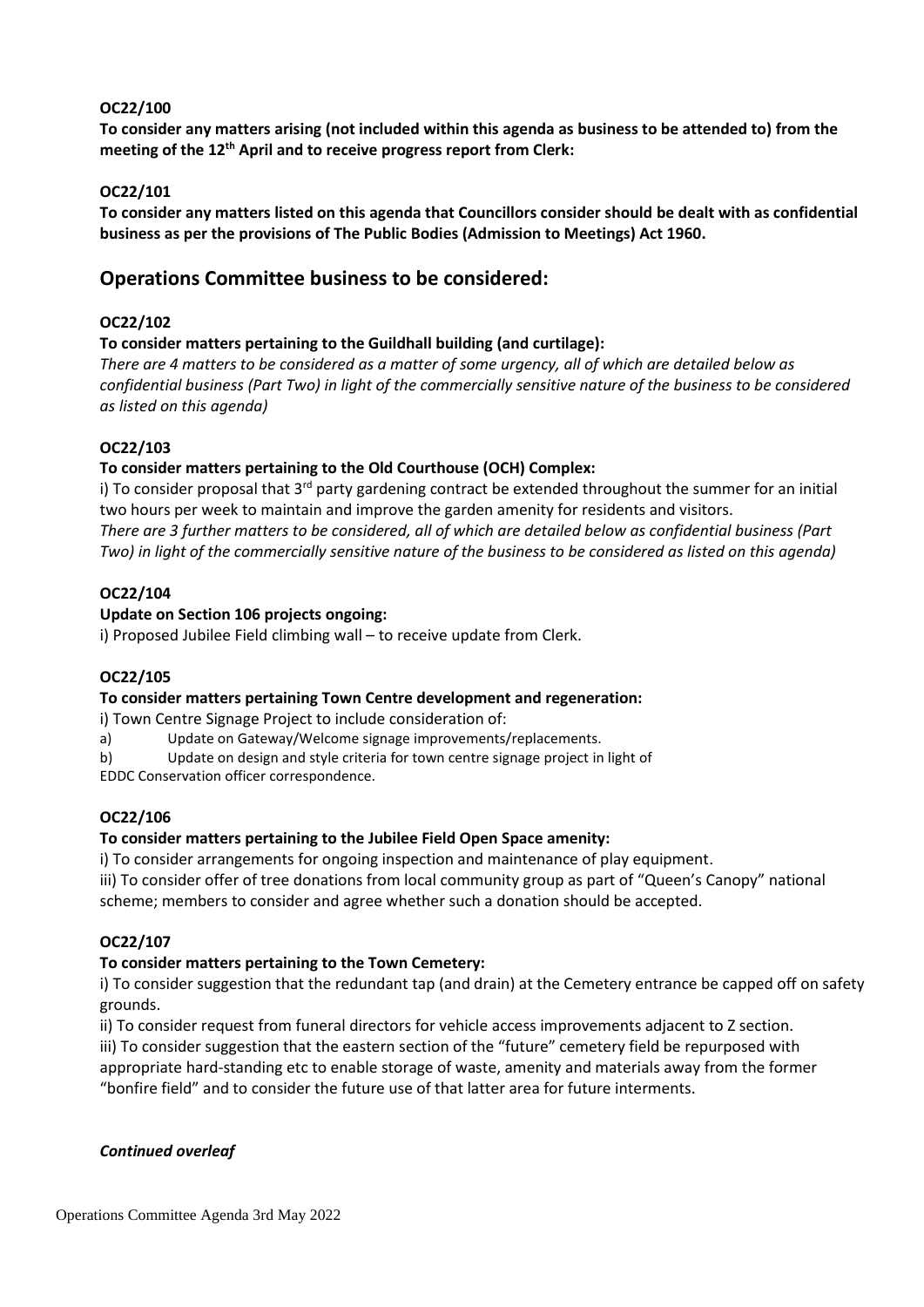### **OC22/108**

### **To consider matters pertaining to Town Allotments:**

i) To consider update on progress with proposed North Street extension project.

ii) To consider correspondence received from EDDC re: use of composting facilities.

#### **OC22/109**

#### **To consider matters pertaining to Health and Safety Working Party (group):**

i) Health and Safety Audit Report: update from Locum Clerk (to include review of reports received to date). ii) To consider proposed timetable for meetings of this working party group.

### **OC22/110**

### **To consider proposals for new/improved/replacement amenities in the parish:**

i) To consider proposal that one of the Council's recently acquired "Welcome Back" benches be installed within the 'mural' alcove on Belle Vue walkway (with the agreement of Tesco Stores PLC) and that the Council undertake some minor foliage trimming and clearance to enable said installation.

ii) To consider condition survey on the "cow and herdsman" sculpture on Belle Vue and to determine whether the Town Council wishes to work with partners in this regard.

iii) To consider the feasibility, propriety, financial impact and scope of a potential grounds maintenance tender for municipal land, recreation & green open spaces across the town centre area.

### **OC22/111**

#### **Chair's Announcements / Matters of Urgency to be noted:**

#### **OC22/112**

### **Date of next scheduled meeting for the committee; 7 th June 2022**

#### **OC22/113**

If appropriate, Vice-Chair of Committee to propose that, under the provisions of the Public Bodies (Admission to Meetings) Act 1960, (as amended by the Local Government Act 1972, the public, (including the press) be excluded from the meeting as publicity would be prejudicial to the public interest by reason of the confidential nature of the business to be transacted.

#### **Matters to be considered in committee session (Part Two):**

### **OC22/114 (IC)**

**To consider quotations received for enhanced/improved CCTV equipment and image capture capabilities at the Guildhall (interior and exterior). This business is deemed to be confidential due to the commercially sensitive nature of the contractor quotes to be considered.**

#### **OC22/115 (IC)**

**To consider quotations received for the removal and re-painting of line markings in the Guildhall car park for the purposes of improved amenity. This business is deemed to be confidential due to the commercially sensitive nature of the contractor quotes to be considered.**

#### **OC22/116 (IC)**

**To consider quotations received for the clearing and cleaning of gutters at the Guildhall and the provision of window cleaning. This business is deemed to be confidential due to the commercially sensitive nature of the contractor quotes to be considered.**

#### *Continued overleaf*